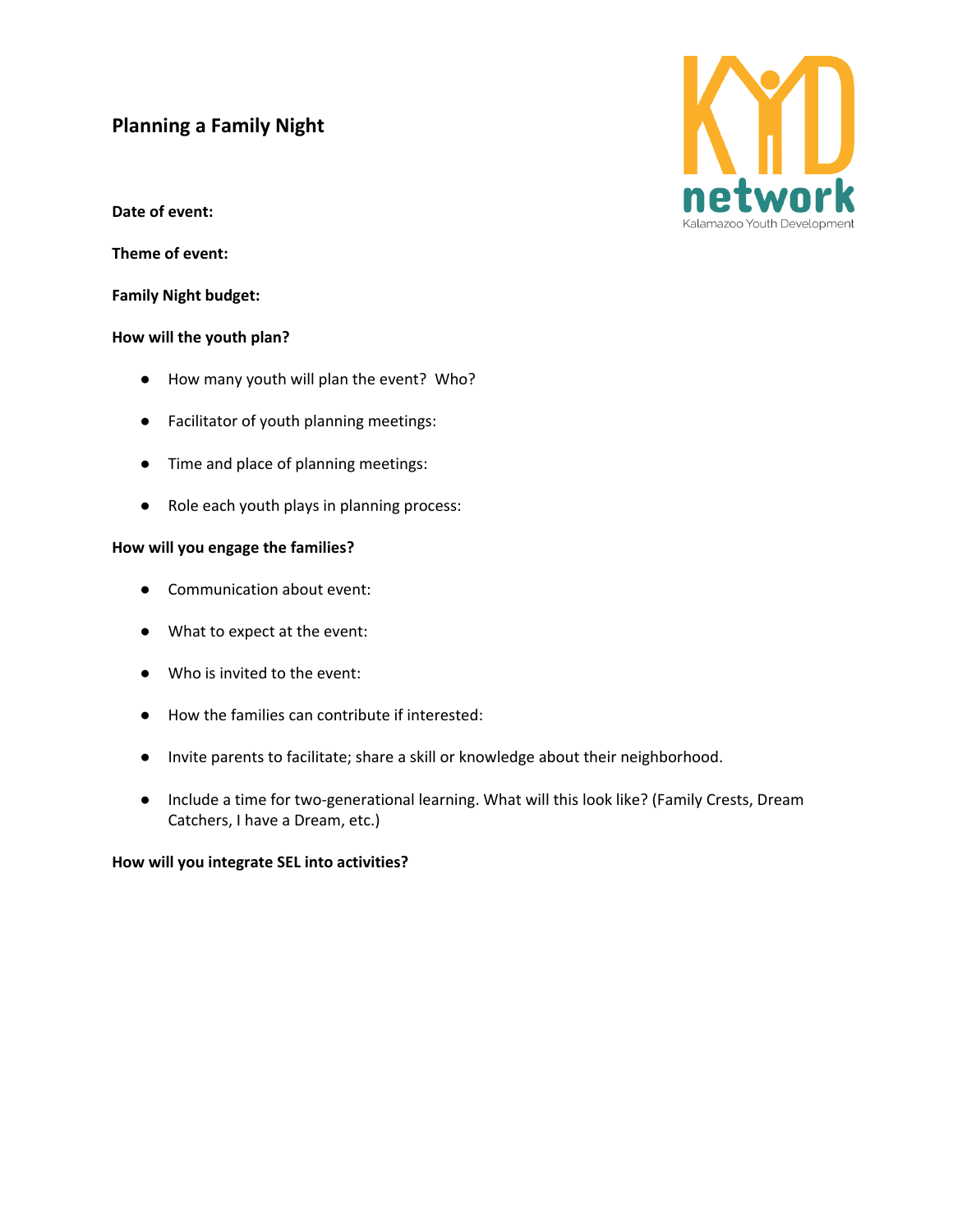# **Planning a Family Field Trip**

**Date of event:**

**Location of Event:**

**Transportation:**

### **Field trip budget:**

## **How will the youth be involved in planning?**

- How many youth will plan the event? Who?
- Facilitator of youth planning meetings:
- Time and place of planning meetings:
- Role each youth plays in planning process:

### **How will you engage the families?**

- Communication about the trip:
- Who is invited to the event:
- How the families can contribute if interested:
- Invite parents to share field trip ideas.

### **How will you integrate SEL into activities?**